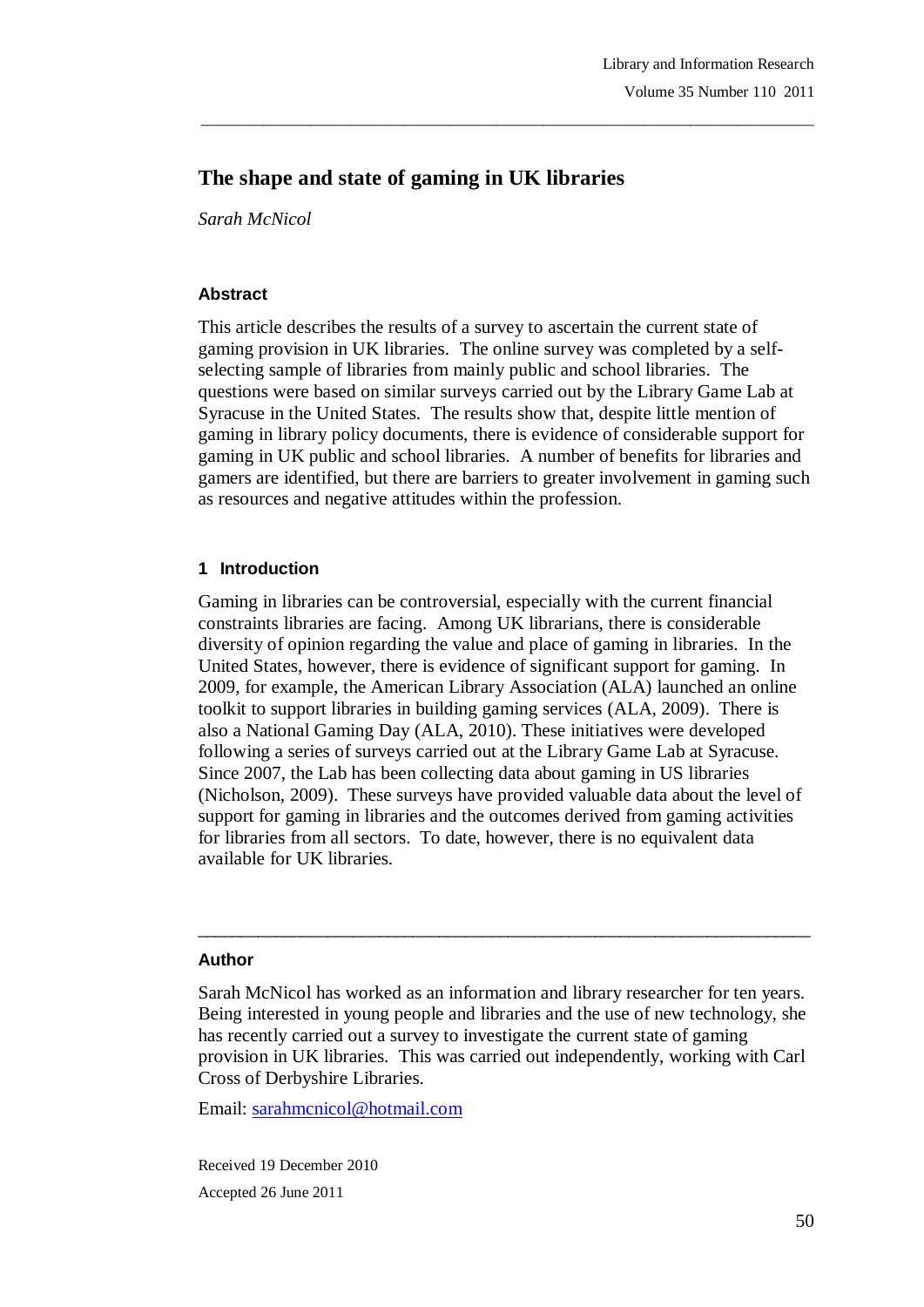## **2 How widespread is gaming in the UK**

A survey of gamers in eight European nations carried out on behalf of the Interactive Software Federation of Europe in 2010 gives some useful background data about the current level of interest in gaming in the UK. Throughout all the European countries surveyed, 25.4% of adults had played a video game in the previous six months. The figure for the UK alone was 32% (ISFE, 2010, 16). This survey found that gaming is most popular among the young; in the UK, 62% of 16-29 year olds are gamers, compared to just 17% of over 50s. Interestingly, in the UK at least, the survey found little difference between the percentage of men and women who are gamers (34% and 31% respectively) (ISFE, 2010, 17).

\_\_\_\_\_\_\_\_\_\_\_\_\_\_\_\_\_\_\_\_\_\_\_\_\_\_\_\_\_\_\_\_\_\_\_\_\_\_\_\_\_\_\_\_\_\_\_\_\_\_\_\_\_\_\_\_\_\_\_\_\_\_\_\_\_\_\_\_\_\_\_\_\_\_\_\_\_\_\_

Across Europe, the PC remains the most used games system; it is the main system for 49% of gamers aged 16-49. However, the UK has the lowest figure for PC gaming; here, it is the main system for just 23% of gamers (IFSE, 2010, 25). However, Wii consoles are more popular in the UK than elsewhere in Europe; it is the main system for 27%, compared to just 14% for Europe as a whole. Just over half of European gamers play a handheld gaming device. (ISFE, 2010, 23)

According to the survey, the core motivations for playing games are fun (61%), relaxation (53%) and a positive way to pass time (53%) (ISFE, 2010, 31). Although a lack of time was the most common reason why non-gamers did not play games, 15% of those surveyed in the UK said the main reason they did not play was because games were too expensive. 24% said they would play if the cost of games was lower (ISFE, 2010, 35). More than 40% of UK gamers have below average incomes (ISFE, 2010, 79). Having games available to play in libraries, or borrow at a relatively low cost, could therefore help to make gaming more accessible to all sections of the community.

When asked about other leisure activities, 79% of gamers said they also read books, 85% also read newspapers or magazines, 78% watch DVDs and 87% also listen to music (ISFE, 2010, 44). Gamers are, therefore, likely to be interested in many of the other resources and services available in libraries.

The publicity attracted by violent videogames can distort non-gamers' perceptions of gaming. It was interesting to note that, in the survey, online versions of more traditional games were the most widely played type of online game. Puzzle/Board/Game Show/Trivia/Card games were the most played online games, with 58% of all gamers, and 75% of female gamers, playing these games online. In fact, these types of online games were the most popular category among those over 25 (ISFE, 2010, 73).

The survey identified some differences between male and female gamers. Female users of the DS are more than double of the number of males. On the other hand, all of the Sony platforms show a higher profile of male users. PS3 has a male to female user ratio of 3:1. Xbox 360 also shows a male profile; 5% of males are users and 3% of females. Overall, men and younger gamers are more likely to spend longer gaming and buy more games. They are also more likely to play online games (ISFE, 2010, 8).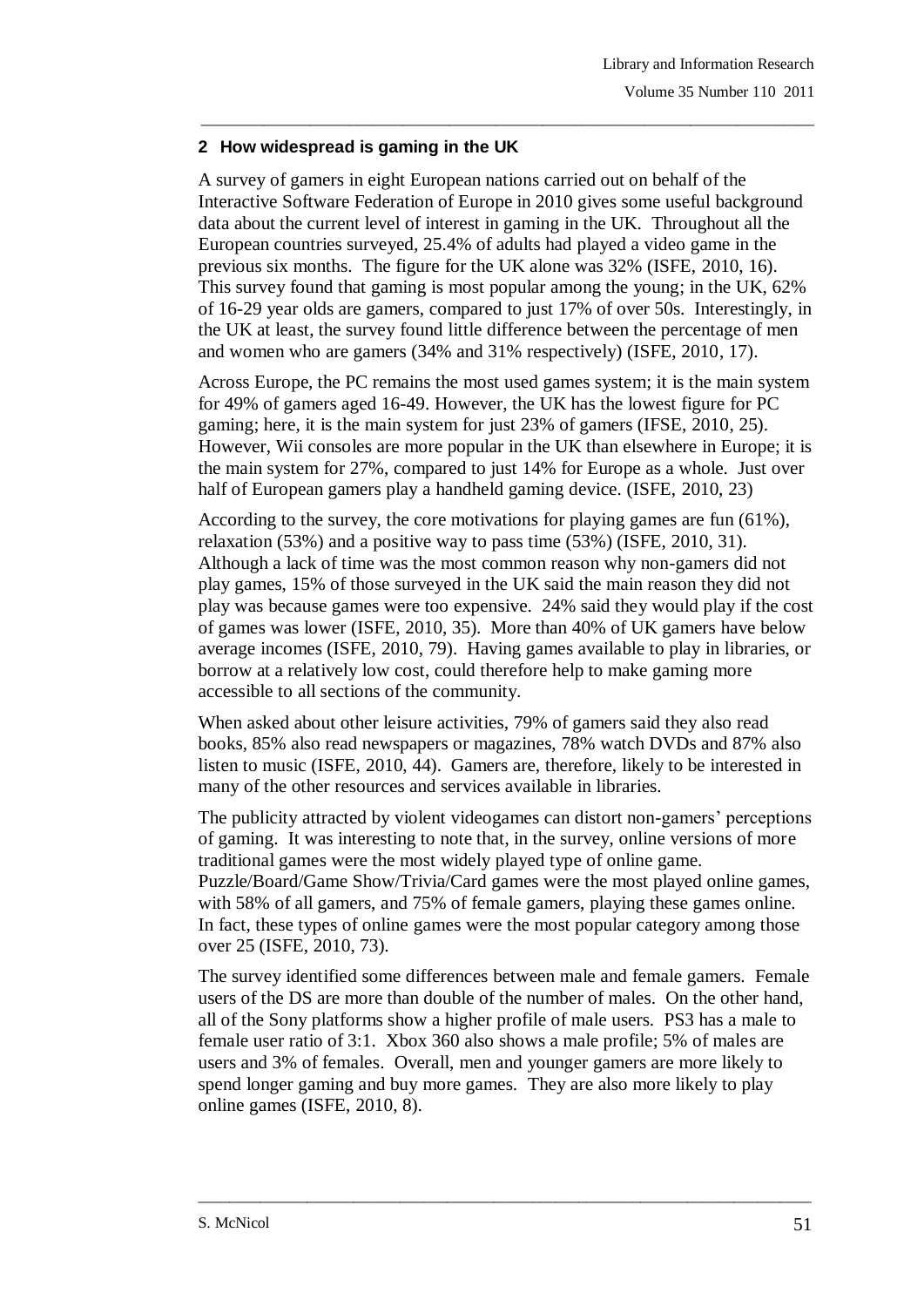## **3 Methodology**

A brief survey of public library websites demonstrated that limited information about gaming activities is available via websites. For schools, the other main sector represented, the likelihood of gaming activities being easily discovered through publicly available websites is even less. It was therefore clear that to investigate the extent of gaming activities, it would be necessary to approach library staff directly.

\_\_\_\_\_\_\_\_\_\_\_\_\_\_\_\_\_\_\_\_\_\_\_\_\_\_\_\_\_\_\_\_\_\_\_\_\_\_\_\_\_\_\_\_\_\_\_\_\_\_\_\_\_\_\_\_\_\_\_\_\_\_\_\_\_\_\_\_\_\_\_\_\_\_\_\_\_\_\_

Given the number of libraries in the UK and limited resources for this project, it was decided to attempt an online survey of UK libraries. A short questionnaire was devised to capture data about the extent of, and support for, gaming activities in libraries across all sectors in the UK. Some of the questions in the UK survey were based on those devised by Scott Nicholson and his colleagues at Syracuse University, with some adaptations for a UK audience<sup>i</sup>.

An email asking for librarians to complete the survey was sent to a number of email lists including LIS-LINK, LIS-PUB-LIBS, YLG-LIST, Games in Libraries UK, Games in Libraries (US), Graphic Novels in Libraries UK, Virtual Worlds and Serious Games. It was also sent to a representative from all UK public library authorities, plus a number of schools library services and Games Workshop. The request was also mentioned on a number of blogs and Twitter feeds. The survey remained open for a month from  $12<sup>th</sup>$  August 2010.

As the sample was self-selecting, naturally library staff with stronger views about gaming, be these positive or negative, would have been more likely to respond than those with little interest in the topic.

A total of 117 responses were received. Public libraries (63%) and school libraries (27%) were the most heavily represented sectors. The number of responses from each sector is given in the table below.

| <b>Sector</b> | <b>Number of responses</b> | % of responses |
|---------------|----------------------------|----------------|
| Public        | 74                         | 63%            |
| School        | 32                         | 27%            |
| College       | 6                          | 5%             |
| University    | 3                          | 3%             |
| Joint use     | 1                          | 1%             |
| Special       | 1                          | 1%             |
| Total         | 117                        | 100%           |

# **Table 1: Responses from each library sector**

London (17%), the South East (16%), the West Midlands, the North West and Scotland (all 14%) were the regions providing the greatest number of responses. The geographical distribution of responses is given in the table below.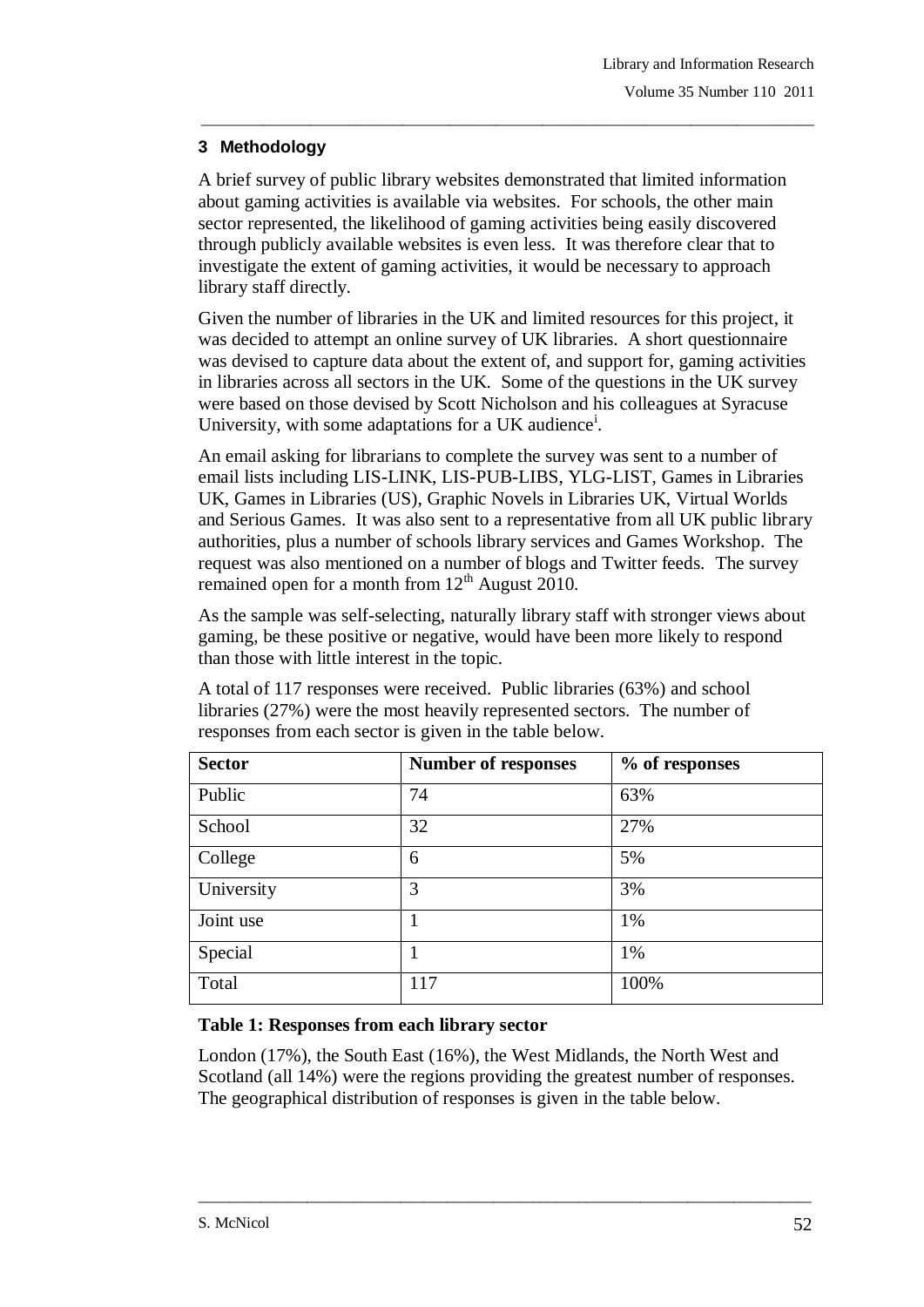| <b>Region</b>          | <b>Number of responses</b> | % of responses |  |
|------------------------|----------------------------|----------------|--|
| <b>Channel Islands</b> | $\mathbf{1}$               | 1%             |  |
| <b>East Midlands</b>   | $\overline{4}$             | 3%             |  |
| Eastern                | 6                          | 5%             |  |
| London                 | 20                         | 17%            |  |
| North East             | $\overline{4}$             | 3%             |  |
| North West             | 17                         | 14%            |  |
| Northern Ireland       | $\overline{0}$             | 0%             |  |
| Scotland               | 16                         | 14%            |  |
| South East             | 19                         | 16%            |  |
| South West             | $\overline{7}$             | 6%             |  |
| <b>West Midlands</b>   | 16                         | 14%            |  |
| Wales                  | 3                          | 3%             |  |
| Yorkshire              | $\overline{2}$             | 2%             |  |
| Unknown                | $\overline{2}$             | 2%             |  |
| Total                  | 117                        | 100%           |  |

\_\_\_\_\_\_\_\_\_\_\_\_\_\_\_\_\_\_\_\_\_\_\_\_\_\_\_\_\_\_\_\_\_\_\_\_\_\_\_\_\_\_\_\_\_\_\_\_\_\_\_\_\_\_\_\_\_\_\_\_\_\_\_\_\_\_\_\_\_\_\_\_\_\_\_\_\_\_\_

**Table 2: Responses from each region.**

## **4 Findings**

#### **4.1 Gaming in library policy documents**

In almost three-quarters of cases, respondents said gaming is not mentioned at all in library policies. Only 5% of libraries had policies prohibiting all gaming. However, in one-fifth of cases some gaming is prohibited. Just 2% of respondents said that their library's policy supports all types of gaming. Most of the restrictions relate to PC games. The ways in which these might be restricted include:

- No PC games allowed
- PC games only allowed if for educational purposes
- Filters block some gaming sites
- Gaming on PCs only allowed outside lesson times in school libraries

- Gaming allowed if PCs not required by another user
- Gaming only allowed on certain PCs
- Gaming allowed provided other users are not disturbed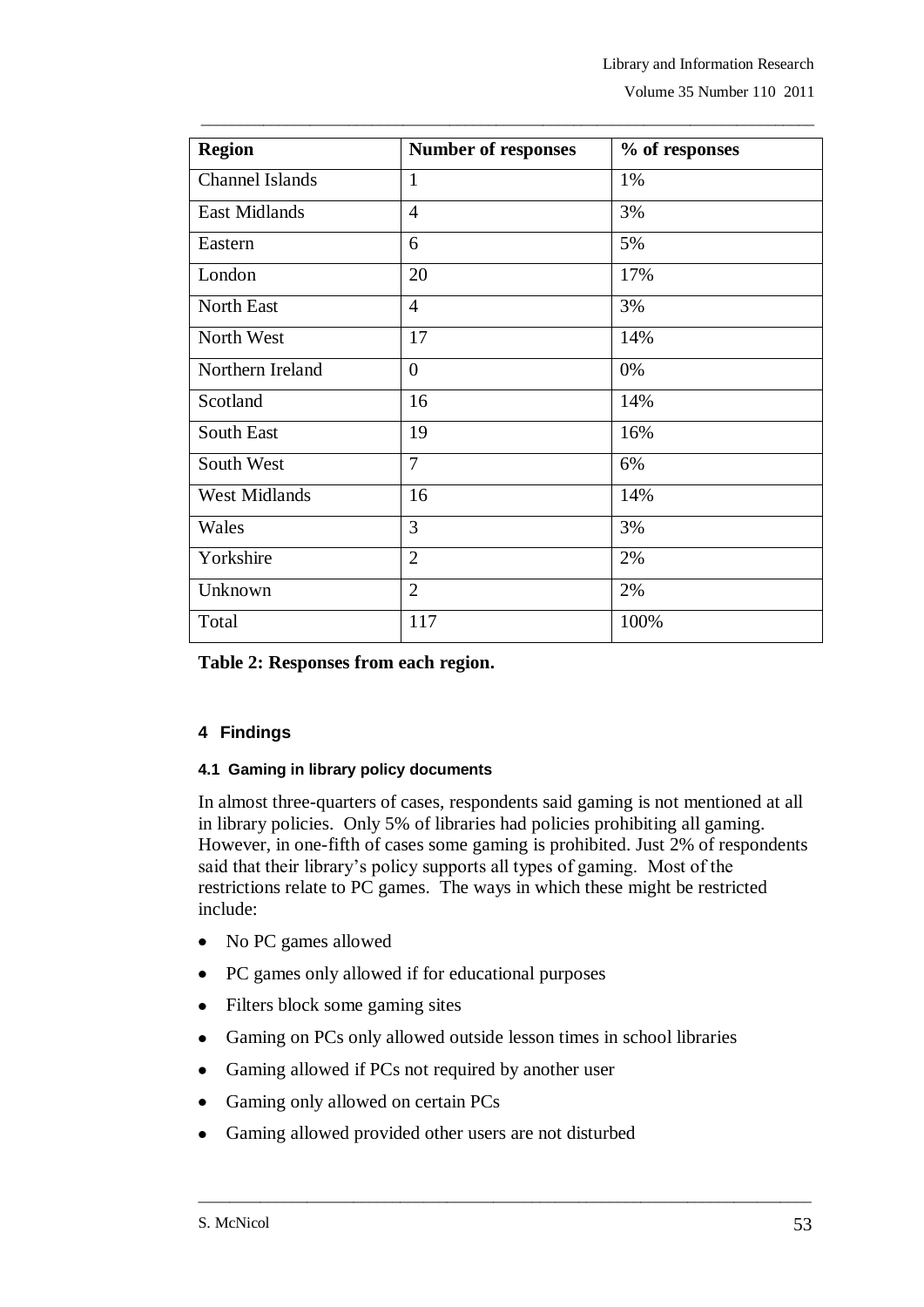- Gaming allowed at librarian's discretion
- Gaming allowed, but access to gambling sites prohibited.

Only one respondent said there was a restriction on board games and this was because the library was currently too busy.

It is possible to compare responses to this question to the findings of the 2007 US survey. While a similar percentage (4% in the US compared to 5% in the UK) prohibited gaming, only half the US libraries had no mention of gaming in library policy, compared to 73% of UK libraries (Nicholson, 2009).

\_\_\_\_\_\_\_\_\_\_\_\_\_\_\_\_\_\_\_\_\_\_\_\_\_\_\_\_\_\_\_\_\_\_\_\_\_\_\_\_\_\_\_\_\_\_\_\_\_\_\_\_\_\_\_\_\_\_\_\_\_\_\_\_\_\_\_\_\_\_\_\_\_\_\_\_\_\_\_

The responses to this question from UK public and school libraries were analysed separately. This indicated that gaming is less likely to be mentioned in public library policies compared to schools where a more definite stance is taken in many cases. There were no school libraries where all gaming was supported and in 9%, all gaming was prohibited. This compares to just 3% of public libraries where this was the case. Some gaming was prohibited in 34% of school libraries, compared to just 14% of public libraries.

## **4.2 Borrowing resources**

Sixty-nine libraries in the UK survey (59%) provide at least one type of gaming resource for customers to borrow. Console games are the most common resource customers can borrow; one-third of respondents said their library loaned console games. These are followed in popularity by PC games, which 21% of libraries said customers were allowed to borrow. Traditional games such as draughts and chess (15%), handheld games and wargaming resources (both 12%) are also popular loan items. Card games and roleplaying resources (both 3%) are the least common gaming resources available for loan. The graph below shows the responses.



**Figure 1: Resources customers may borrow**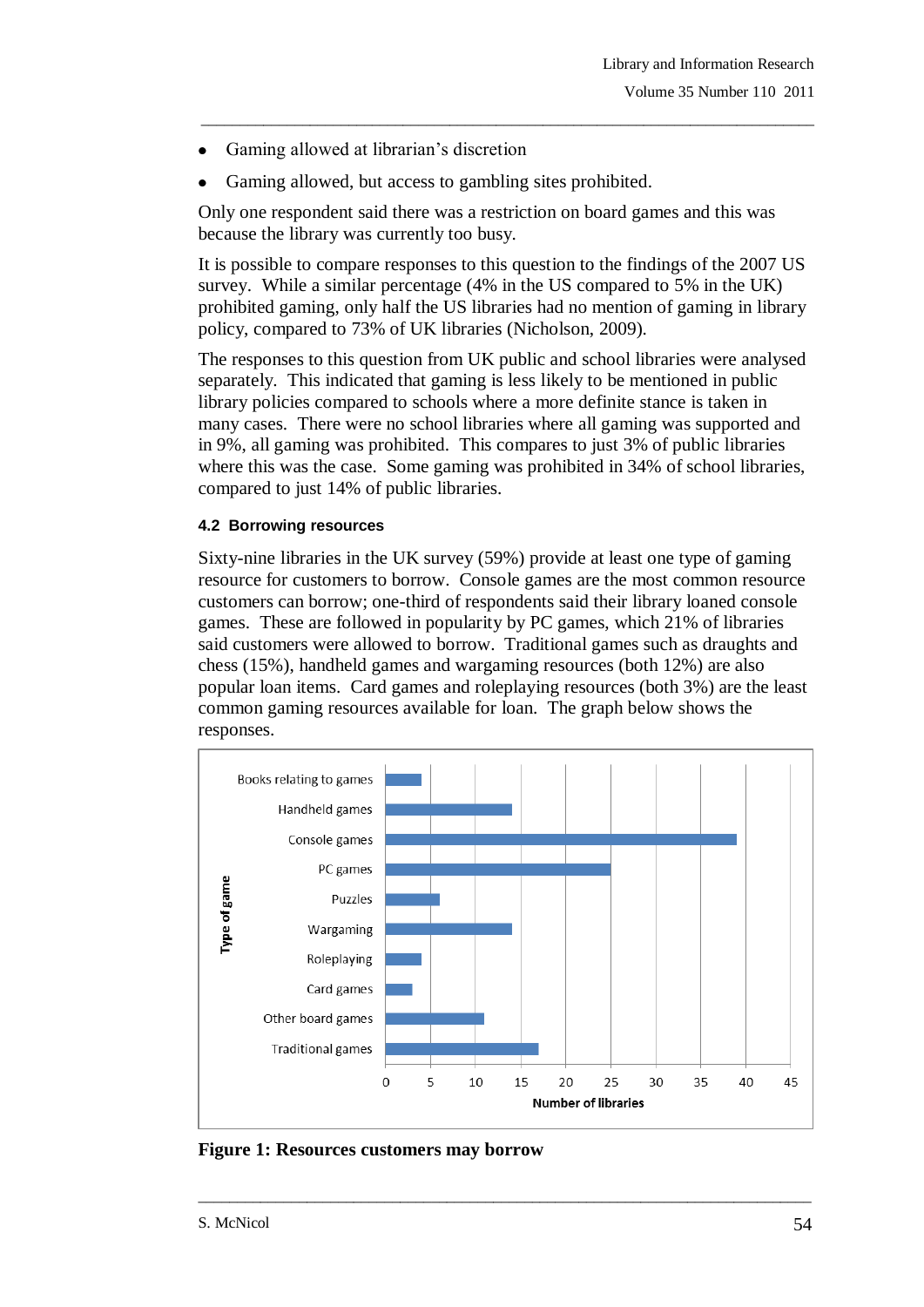In the 2007 US survey, 41% of libraries surveyed loaned at least one type of gaming resource. This is lower than the percentage in the UK survey (59%). However, the percentage of libraries circulating PC games was similar in both countries, 25% in the US compared to 21% in the UK. The percentage of libraries having console games for circulation differed somewhat; just 19% of US libraries loaned console games (33% in the UK). More UK libraries also circulated handheld games, 12%, compared to 5% in the US survey. (Nicholson, 2009)

\_\_\_\_\_\_\_\_\_\_\_\_\_\_\_\_\_\_\_\_\_\_\_\_\_\_\_\_\_\_\_\_\_\_\_\_\_\_\_\_\_\_\_\_\_\_\_\_\_\_\_\_\_\_\_\_\_\_\_\_\_\_\_\_\_\_\_\_\_\_\_\_\_\_\_\_\_\_\_

When the results of the UK survey are analysed separately for school and public libraries, there are some noticeable differences. While 68% of public libraries offer at least one type of gaming resource for loan, only 41% of school libraries do so. Traditional and board games are far more likely to be loaned by school libraries (in both cases, around 30% of school libraries compared to around 5% of public libraries). On the other hand, PC, console and handheld games are more likely to be available to borrow from public libraries.

## **4.3 Gaming in the library**

The survey also asked about the gaming resources which customers are allowed to play within the library. 87% of libraries allow customers to take part in some type of gaming activity. When it comes to actually playing games in the library, traditional games such as chess and draughts are the most common, being allowed in 57% of libraries surveyed. This is closely followed by other board games and online games (both 44%). Wii (26%), Xbox 360 and PS2 (both 10%) are the most popular console games and DS (13%), the most popular handheld game. Wargames are also popular, being played in 28% of libraries surveyed. In addition, four respondents said that customers are allowed to play their own games in the library.

The graph below shows number of libraries in the survey which allow customers to play each type of game.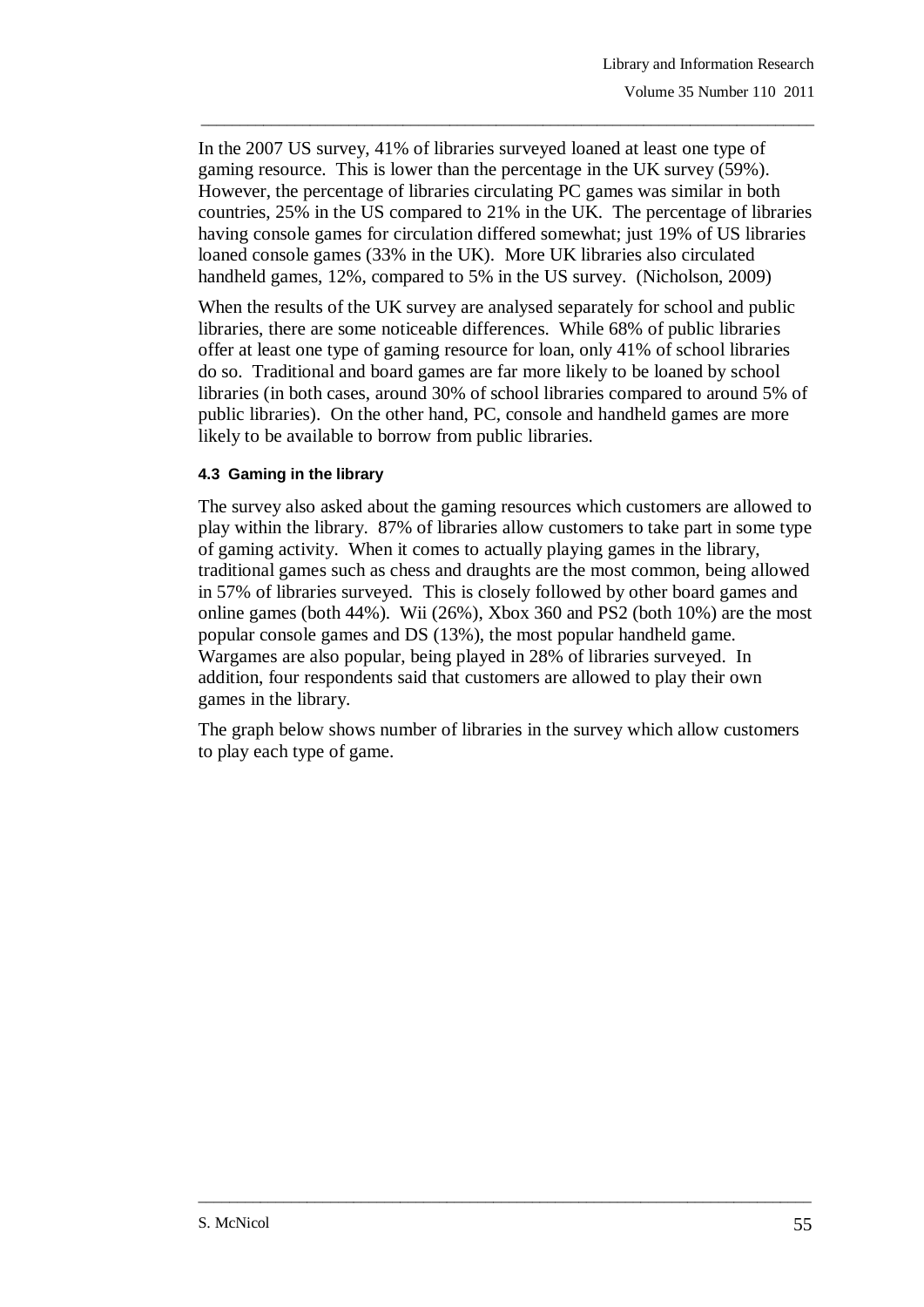

**Figure 2: Games customers may play in the library**

In the US survey, console games were the most common type of game to be used in the library, followed by board and card games, whereas in the UK, it was traditional games, followed by board games and online games. PS2 and Wii games were popular in both countries, but there was more support for Xbox 360 consoles in the UK survey (Nicholson, 2009).

Again, there are differences between school and public libraries in the UK. With the exception of traditional and board games which are more frequently played in school libraries, gaming is more likely to be allowed in public libraries. The greatest differences between the two sectors can be seen in the percentages of libraries allowing wargames, Wii games and online games. This is likely to be due, in part, to differences in resources available, but also in attitudes towards PC use which, according to respondents' comments, is likely to be focused on educational activities and can be more restricted in school libraries.

## **4.4 Gaming activities**

71 survey respondents (61%) reported gaming activities which are run in the library. Details of the types of activities are given in the table below. Warhammer wargaming clubs are the most common activity; these are run in just over one-quarter of the libraries taking part in the survey. Wii clubs are also popular. There are also a number of clubs encouraging the playing of traditional board games and card trading games.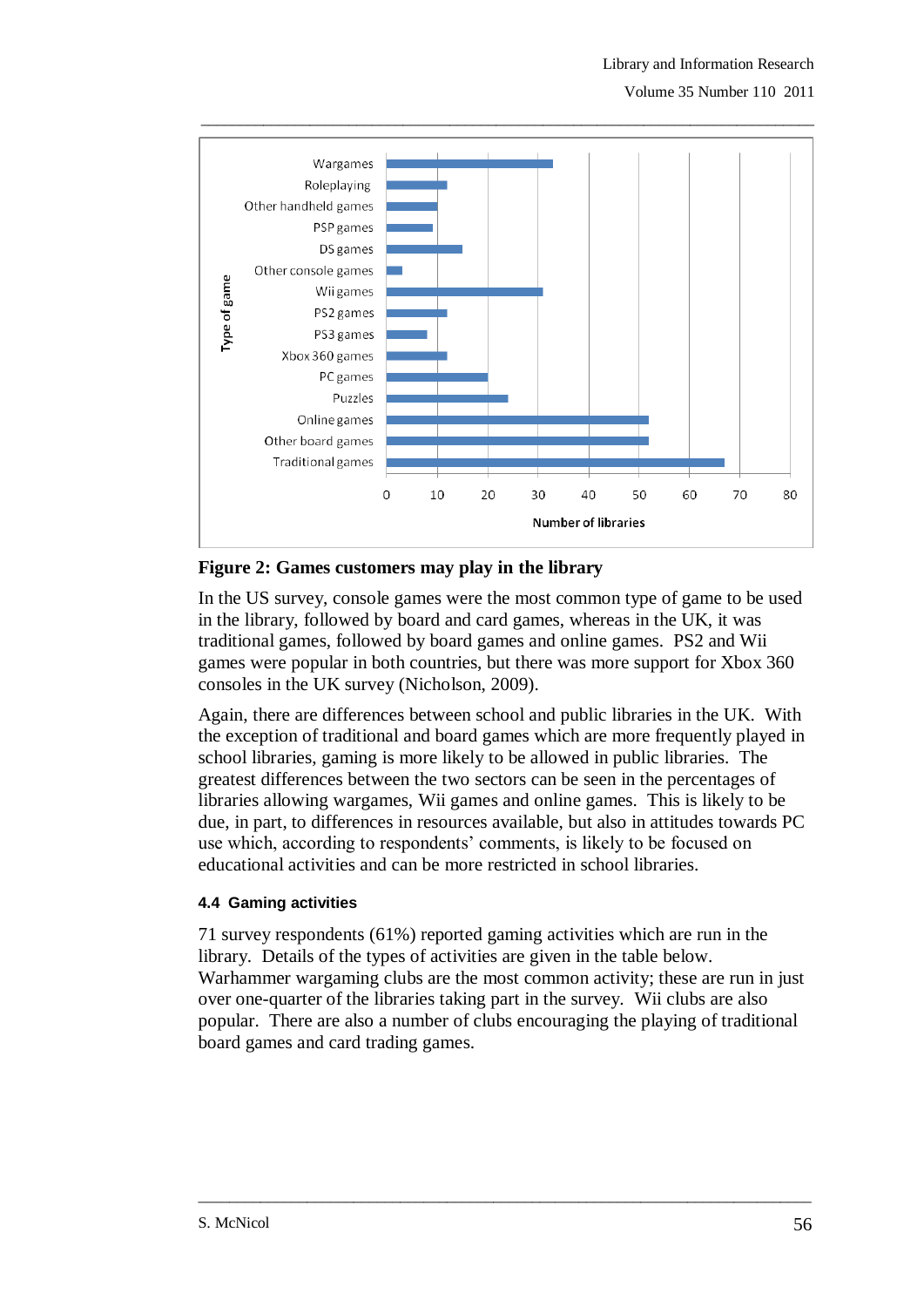| <b>Activity</b>                    | <b>Number of respondents</b> |
|------------------------------------|------------------------------|
| Warhammer/Warhammer 40K club       | 30                           |
| Wii club                           | 11                           |
| Games Workshop club <sup>ii</sup>  | 10                           |
| Board games/traditional games club | 7                            |
| Yu Gi Oh (card trading)            | $\overline{4}$               |
| Online gaming club                 | $\mathcal{D}_{\cdot}$        |
| Dungeons and Dragons club          | $\overline{2}$               |
| Game design group                  | $\overline{2}$               |
| Other gaming club                  | 12                           |

\_\_\_\_\_\_\_\_\_\_\_\_\_\_\_\_\_\_\_\_\_\_\_\_\_\_\_\_\_\_\_\_\_\_\_\_\_\_\_\_\_\_\_\_\_\_\_\_\_\_\_\_\_\_\_\_\_\_\_\_\_\_\_\_\_\_\_\_\_\_\_\_\_\_\_\_\_\_\_

## **Table 3: Gaming activities in libraries.**

It is worth noting that some library-based gaming clubs are not run by library staff, but by parents or other volunteers, third party organisations or the gamers themselves. Several respondents said their library had run gaming clubs in the past, but these had ceased for a number of reasons including lack of interest, lack of specialist staff and limited space.

The percentage of libraries reporting gaming programmes in the US survey is lower at 40%. There is also a noticeable difference in the type of gaming activities supported. In the US, board games are the most popular activity, with 23% of libraries offering board game programmes; the figure was much lower in the UK survey, 6%. The percentage running console gaming activities is slightly higher in the UK, 9% compared to 6% in the US. (Nicholson, 2009)

## **4.5 Target audiences**

From the findings of the Software Federation of Europe survey (ISFE, 2010) it is clear that gaming is not just confined to teenagers. Although teenagers are the most common target audience for gaming resources and activities in the libraries we surveyed, there are examples of provision from toddlers to older people. 78% of survey respondents provide gaming resources or activities for teenagers and 42% targeted young adults. Interestingly, working age (31%) and older adults (22%) were both more common target groups for gaming than children (14%) or toddlers (10%).

However, it in undoubtedly true that libraries often use gaming to attract young people, especially boys, into the library. 25 respondents (21%) explicitly referred to the value of games to attract young people to libraries and 6 (5%) saw attracting boys as a potential benefit. The quotes below demonstrate the benefits some respondents believed gaming can have in attracting these traditional nonusers: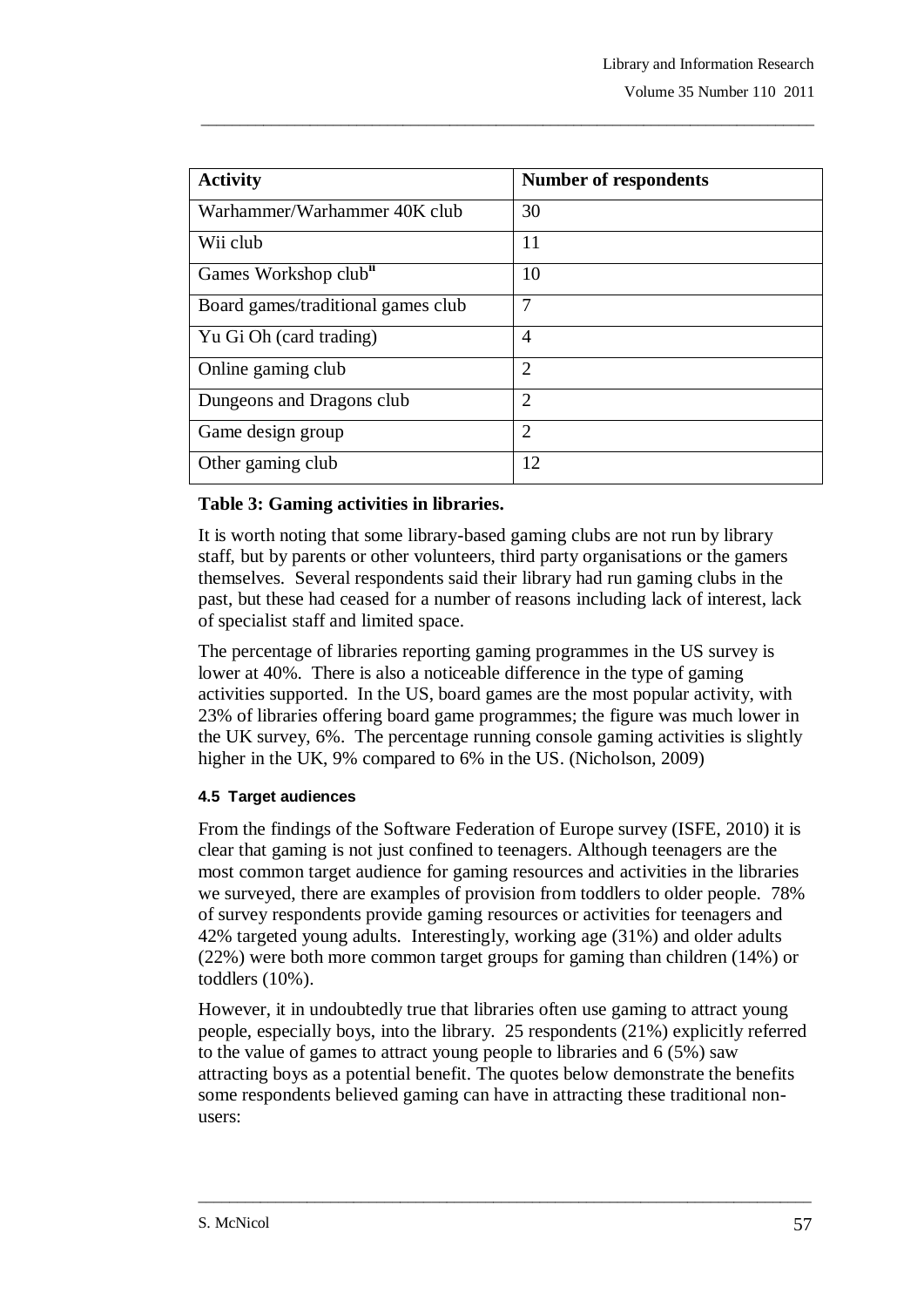*It brings all types of young people into the centre who may not in the past use a library or be seen in it! Students are more likely to read a book/comic whilst waiting to use the Wii, sometimes even borrow an item. (School library)*

*They come in! We use the consoles to attract our young people in. (Public library)*

\_\_\_\_\_\_\_\_\_\_\_\_\_\_\_\_\_\_\_\_\_\_\_\_\_\_\_\_\_\_\_\_\_\_\_\_\_\_\_\_\_\_\_\_\_\_\_\_\_\_\_\_\_\_\_\_\_\_\_\_\_\_\_\_\_\_\_\_\_\_\_\_\_\_\_\_\_\_\_

*The boys who do Warhammer were not previous users of the library. Although they don't borrow much it does encourage the use of the library as a cool place to be, thus breaking down barriers. (School library)*

## **4.6 The benefits of gaming**

Among survey respondents, attitudes towards gaming in libraries were overwhelmingly positive. Only six respondents (5%) said there were no benefits attached to gaming in libraries or did not answer the question. A wide range of social and educational benefits for customers, as well as practical benefits for libraries, were identified.

The most commonly mentioned benefit (29 respondents or 25%) was that gaming resources and activities can attract new users to the library, especially those who might not be regular users otherwise. Spins offs of attracting new users are that they may make return visits to the library and also make use of the other resources and services on offer:

*Increased footfall, young people discovering the library who may not have previously used our resources. (Public library)*

*Helps encourage young people into the library and can lead to use of our other resources including book stock. (Public library)*

This echoes the findings from US surveys. When asked to select a single goal of gaming programmes, attracting new members was the most popular response, chosen by 35%. When asked about outcomes of gaming programmes, 76% said that gamers returning to the library to use non-gaming resources was an anticipated outcome (Nicholson, 2009).

Another important benefit of gaming is its role in supporting social interaction between groups who might not normally come into contact with each other, for example, through intergenerational activities. This was mentioned by 25 or 21% of respondents in the UK survey. Linked to this, 13 respondents (11%) felt that games could help to develop social skills such as negotiation, teamwork and understanding the importance of fair play:

*Community cohesion - the Yu Gi Oh club enables children from different backgrounds to meet and play. The young people have ownership of the clubs and view the library as a place for them, where they are safe to come at any time and are welcomed. (Public library)*

*It gives teenagers a chance to come in to the library and have fun, as well as an intergenerational opportunity for the young and old to have fun together. (Public library)*

Gaming is also thought to help to develop literacy, IT and broad mathematical skills (this includes skills such as problem solving, logic and strategic thinking):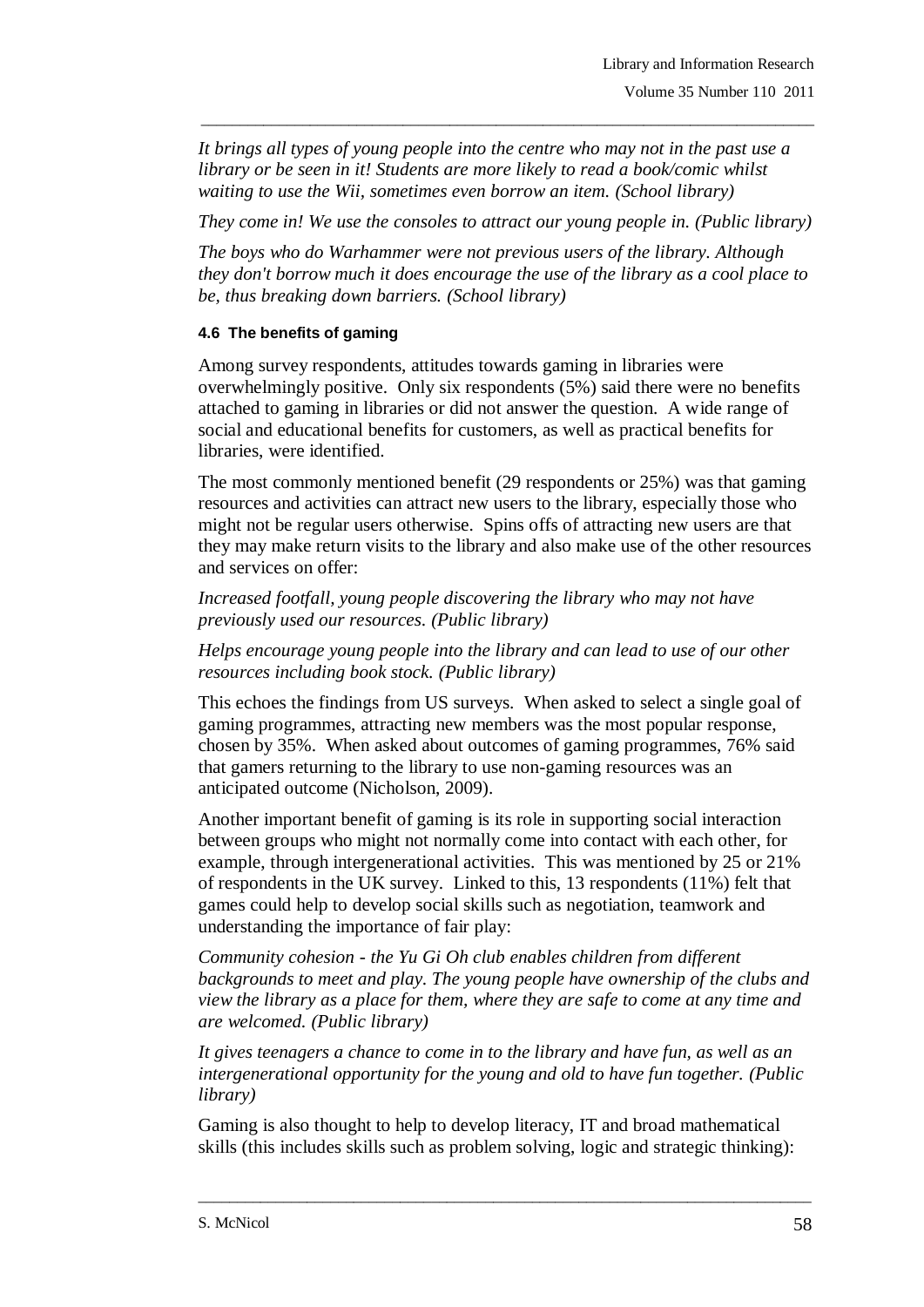*Games Workshop games provide (mostly) boys with a reason to read, encourage use of number skills, development of social skills (fair play etc) and fine motor skills (painting). (Public library)*

\_\_\_\_\_\_\_\_\_\_\_\_\_\_\_\_\_\_\_\_\_\_\_\_\_\_\_\_\_\_\_\_\_\_\_\_\_\_\_\_\_\_\_\_\_\_\_\_\_\_\_\_\_\_\_\_\_\_\_\_\_\_\_\_\_\_\_\_\_\_\_\_\_\_\_\_\_\_\_

*…the use of strategy, probability and maths, stimulation and development of creativity, artistic ability, imagination and hand-eye co-ordination. (School library)*

On the other hand, simply the fact that games are fun was seen as a benefit by 13 (11%) respondents. This is, perhaps, linked to the fact that 8 respondents (7%) believed that gaming could help to change perceptions of the library and its staff:

*We set it [gaming club] up with an aim to challenge perceptions of the library staff to young teens (boys in particular) and to challenge the boys' perceptions of libraries and library staff. (Public library)*

*Dungeons & Dragons activities have allowed me to get to know the pupils better and there is a greater respect shown. (School library)*

*We love gaming in libraries - it encourages people in to use our services. If they don't use our services now, then they look at libraries in a positive light so when they are ready to use them they feel comfortable to do so. (Public library)*

| <b>Benefit</b>                       | Number of<br>respondents | <b>Benefit</b>                            | Number of<br>respondents |
|--------------------------------------|--------------------------|-------------------------------------------|--------------------------|
| Attracts new users                   | 29                       | Attracts boys                             | 6                        |
| Social interaction                   | 28                       | Fine motor skills                         | 5                        |
| Attracts young people                | 25                       | IT skills                                 | 5                        |
| Mathematical skills                  | 18                       | Creativity                                | $\overline{4}$           |
| Literacy skills                      | 16                       | Encourages repeat<br>visits               | 3                        |
| Fun                                  | 13                       | Personal confidence                       | 3                        |
| Social skills                        | 13                       | Makes library<br>relevant to<br>community | 3                        |
| Encourages use of<br>other resources | 12                       | Increases PC use                          | 3                        |
| Challenges perceptions<br>of library | 8                        | Fits with council<br>policy               | 1                        |
| A safe space                         | 7                        | Wider range of<br>resources               | 1                        |

\_\_\_\_\_\_\_\_\_\_\_\_\_\_\_\_\_\_\_\_\_\_\_\_\_\_\_\_\_\_\_\_\_\_\_\_\_\_\_\_\_\_\_\_\_\_\_\_\_\_\_\_\_\_\_\_\_\_\_\_\_\_\_\_\_\_\_\_\_\_\_\_\_\_\_\_\_\_\_

The table below lists the benefits identified in full.

## **Table 4: Benefits of gaming**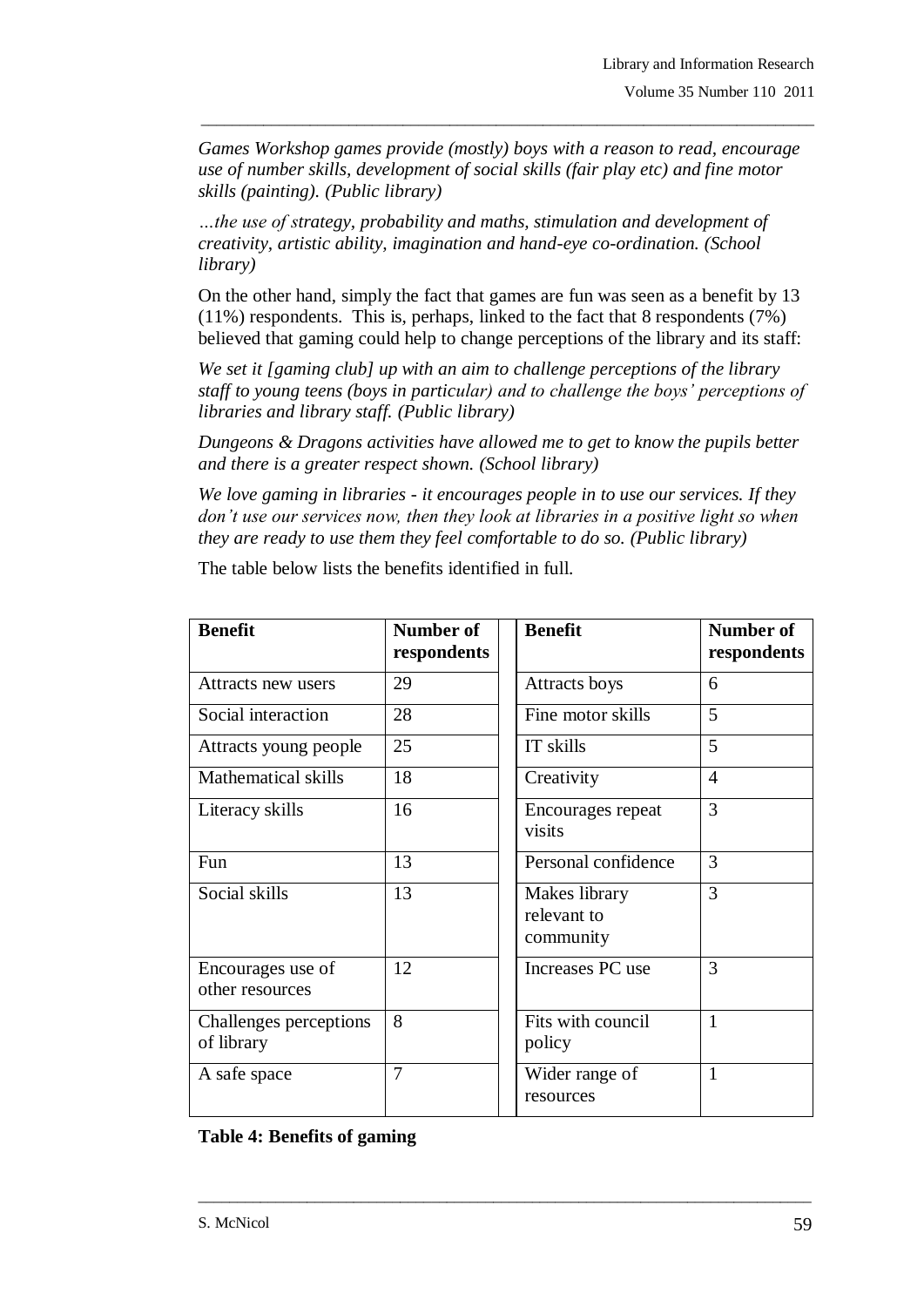#### **4.7 The challenges of encouraging gaming**

Despite all the positive aspects of gaming identified, 111 respondents (95%) identified at least one potential difficulty in encouraging gaming in libraries.

The fact that people playing games can create more noise than was usual in the library and the difficulty of managing behaviour was the challenge mentioned most frequently (by 40 respondents, 34%). In public libraries in particular, it was felt that this can lead to complaints from other users who want to concentrate on quieter activities:

\_\_\_\_\_\_\_\_\_\_\_\_\_\_\_\_\_\_\_\_\_\_\_\_\_\_\_\_\_\_\_\_\_\_\_\_\_\_\_\_\_\_\_\_\_\_\_\_\_\_\_\_\_\_\_\_\_\_\_\_\_\_\_\_\_\_\_\_\_\_\_\_\_\_\_\_\_\_\_

*Might possibly attract rowdy young people who have no interest in other library resources, and who might disturb other users. (Public library)*

*Getting the balance right between traditional users who want quiet and book borrowing only, and the new generation of users who want the fun and games. (Public library)*

A lack of space was another common problem, especially when gaming is competing for space with other library activities:

*Staff feeling it is not a good use of library space. Members of the public complaining about not being able to use tables as they are covered with gamers. (Public library)*

Naturally, financial constraints can also limit involvement in gaming:

*Many customers believe money should be spent on traditional resources, especially with enormous budget cuts taking place. (Public library)*

The need to monitor gaming, especially in school libraries, for example, to ensure that no gambling takes place, is another difficulty:

*Controlling safety for young people where games are played online. (School library).*

The question of whether gaming is an appropriate activity for a library was mentioned by around one in ten respondents:

*Could detract from core functions of access to information and reading for pleasure and leisure. (Public library)*

*The main purpose of the library as a study/research area would be reduced in the eyes of the users. (School library)*

Furthermore, the fact that there was pressure on PCs which are needed for 'more important' uses was an additional barrier to encouraging gaming:

*…online and PC gaming could be seen as problem due to the amount of time some users can dedicate to online and PC gaming resulting in a monopoly on IT resources and anti-social behaviour. (Public library)*

Staffing gaming activities could be problematic, simply because too few staff are available, but also due to negative attitudes towards gaming:

*Staff attitudes to noise and the occasional bout of boisterous behaviour can be negative. (Public library)*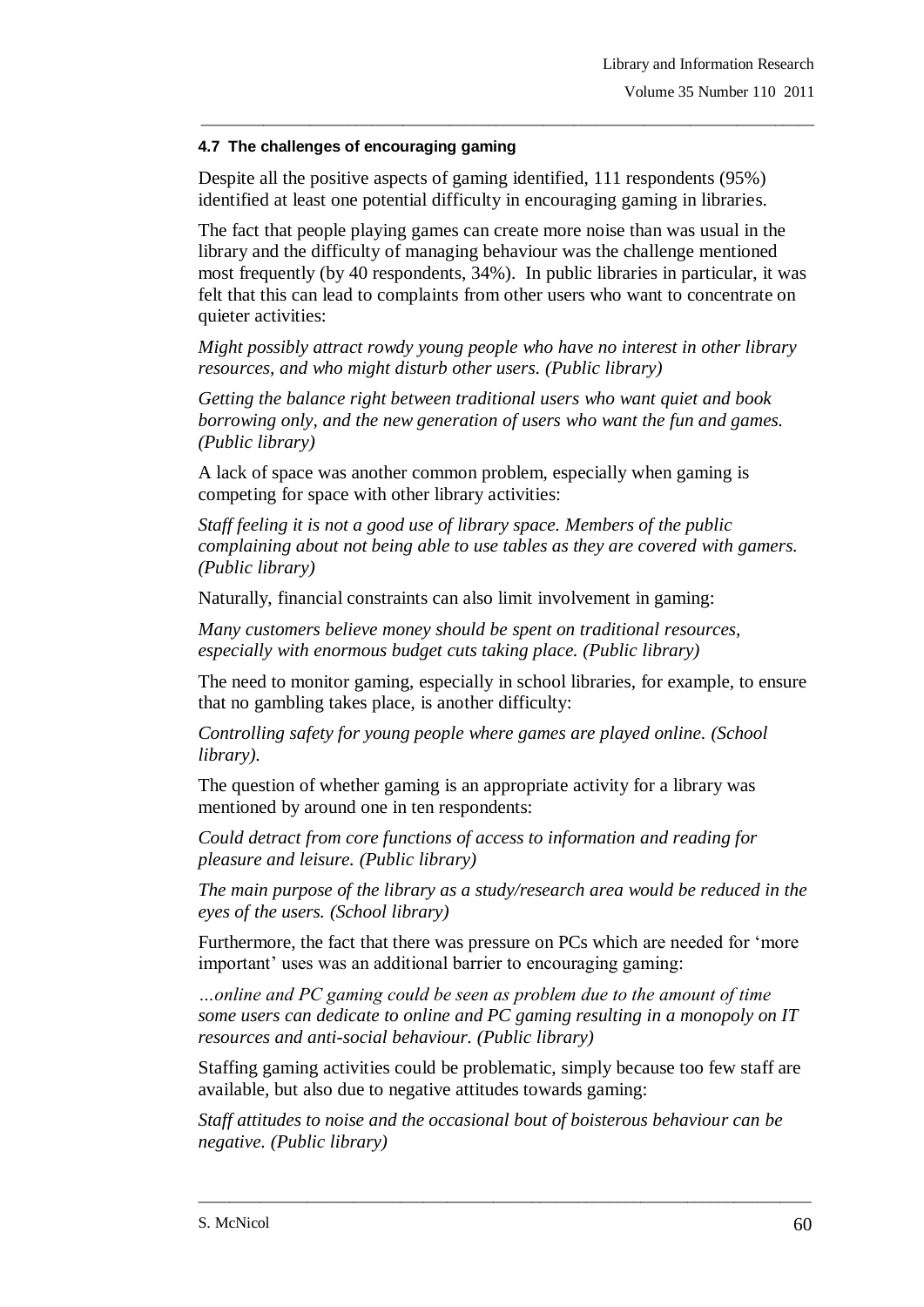*Staff cutbacks mean that staff cannot be allocated to gaming activities. (Public library)*

\_\_\_\_\_\_\_\_\_\_\_\_\_\_\_\_\_\_\_\_\_\_\_\_\_\_\_\_\_\_\_\_\_\_\_\_\_\_\_\_\_\_\_\_\_\_\_\_\_\_\_\_\_\_\_\_\_\_\_\_\_\_\_\_\_\_\_\_\_\_\_\_\_\_\_\_\_\_\_

A lack of knowledge of gaming among staff is another problem in some libraries. This can make it difficult to identify suitable resources and manage sessions effectively:

*Need staff who are interested and knowledgeable to facilitate the sessions. (Public library)*

Finally, reaching the target audience for gaming activities can be tricky as many are not traditional library users:

*As much of the target audience is non-users getting the information and promotion out to the right audience is difficult. (Public library)*

| <b>Difficulty</b>                           | <b>Number of</b><br>respondents |  |
|---------------------------------------------|---------------------------------|--|
| Excessive noise/behaviour                   | 40                              |  |
| management                                  |                                 |  |
| Complaints from other users                 | 30                              |  |
| Lack of space                               | 17                              |  |
| <b>Financial constraints</b>                | 16                              |  |
| Hard to monitor appropriate<br>activities   | 13                              |  |
| Not appropriate in library                  | 12                              |  |
| <b>Limited PCs</b>                          | 11                              |  |
| Staff availability                          | 10                              |  |
| Negative staff attitudes                    | 8                               |  |
| Damage to games                             | $\overline{7}$                  |  |
| <b>Effective marketing</b>                  | $\overline{4}$                  |  |
| Staff knowledge                             | $\overline{4}$                  |  |
| Identifying suitable resources              | 3                               |  |
| Could create bad publicity                  | $\overline{2}$                  |  |
| PC filters block games<br>$\cdots$ $\cdots$ | $\mathbf{1}$                    |  |

The table below lists the issues identified in full.

## **Table 5: Challenges associated with gaming in libraries**

The survey asked what would encourage more gaming in libraries; respondents were asked to identify what they believed to be the most important factor, but several commented that several of the factors were equally important. Only three respondents felt that gaming should not be encouraged in libraries, although four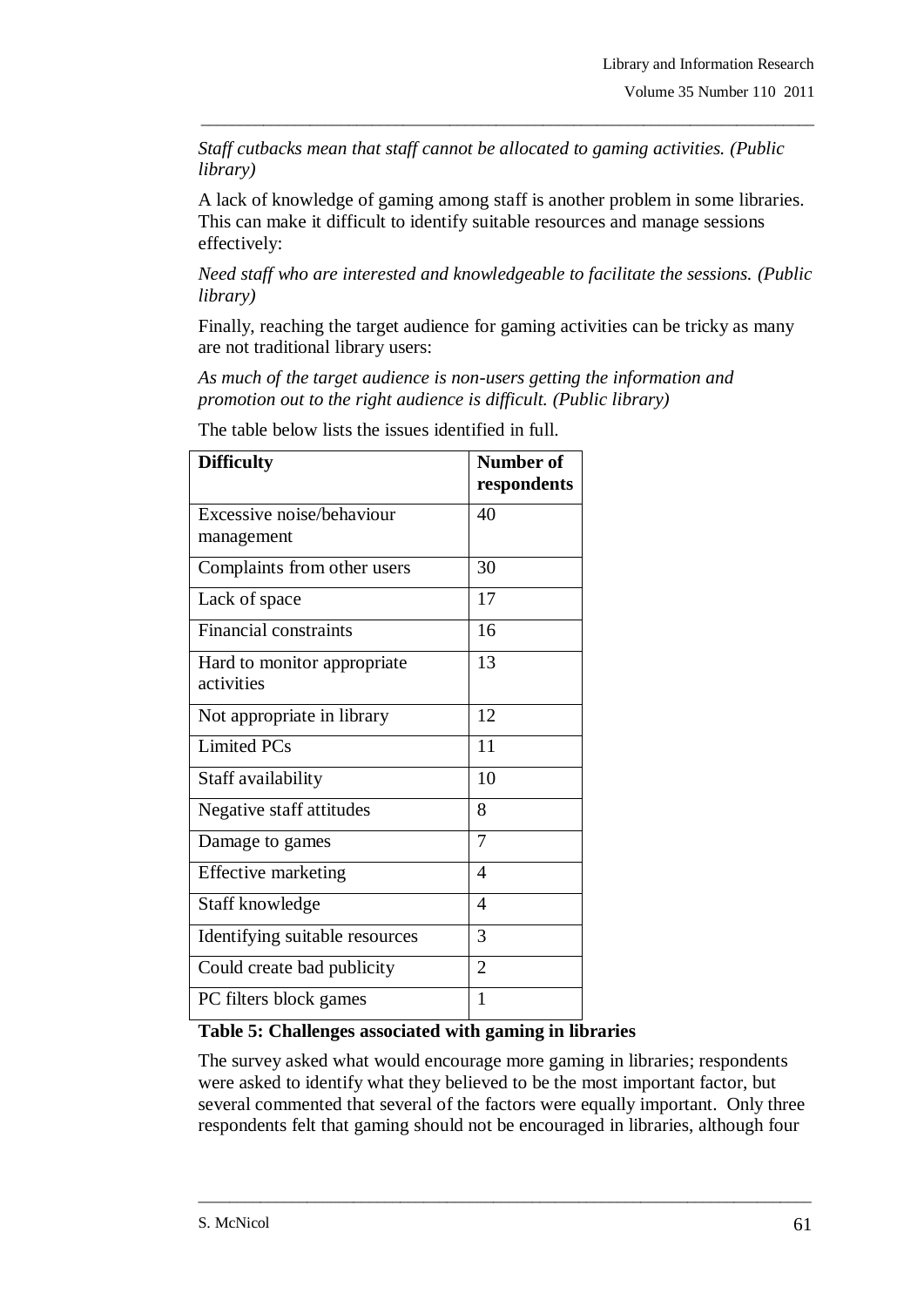others said they were happy with the current level of gaming in their library, so would not want to expand.

\_\_\_\_\_\_\_\_\_\_\_\_\_\_\_\_\_\_\_\_\_\_\_\_\_\_\_\_\_\_\_\_\_\_\_\_\_\_\_\_\_\_\_\_\_\_\_\_\_\_\_\_\_\_\_\_\_\_\_\_\_\_\_\_\_\_\_\_\_\_\_\_\_\_\_\_\_\_\_

A lack of awareness of the potential benefits of gaming among library staff and managers was felt to be the greatest barrier to gaming activity in libraries. This was chosen by 38% of survey respondents. Better staff knowledge and skills, more space, increased staffing and better IT facilities were all selected by approximately the same number of respondents (12-14%).

## **5 Discussion**

Just 2% of UK libraries surveyed prohibit all gaming. However, the extent of support for gaming varies tremendously from library to library. Gaming does not currently feature in policy documents for many library services, especially public libraries. In general, gaming policy is more clearly set out in school libraries. Here, gaming is more likely to be restricted or prohibited than is the case in public libraries. With increasing interest in gaming, alongside budgetary pressures on libraries, library managers need to take a clearer lead in determining attitudes towards gaming, and its place in library policies. This includes setting out financial resources available, staffing, space and IT provision. In the absence of policy guidance, gaming activities usually rely on enthusiastic individuals with a personal interest. This can mean continuity is a problem when these members of staff move on.

Most libraries have limited gaming resources available for customers to borrow; even console games, the most popular resource, were only available in one-third of the libraries surveyed. Given the often prohibitively high cost of games, there is scope for libraries to expand their provision to provide access to gaming to less wealthy sections of the community.

Whilst console and PC games are the most common types of resources available for loan, online and traditional games are the most widespread when it comes to playing games in the library. Online games are the most popular activities in public libraries, but traditional games are more likely to be acceptable in school libraries. This may be due to differences in resourcing, but also to perceptions about the educational value of video games. It is interesting to consider such attitudes in the light of the European survey finding that the most popular online games are, in fact, simply versions of more traditional games in a new medium.

In the UK, wargames clubs, often supported by Games Workshop, are the most common gaming clubs in libraries. In addition, there are also a number of Wii clubs in public libraries and traditional games clubs in school libraries. However, staffing these activities can be difficult. It is argued that many libraries simply do not have sufficient staff. However, it is likely that many of these libraries manage to staff other more traditional activities, such as reading groups or storytimes. A more convincing argument is that there are insufficient library staff with sufficient knowledge or interest in gaming. While most librarians have an interest in books and reading, relatively few show the same level of enthusiasm for gaming. More support is needed for libraries without knowledgeable staff to support gaming. All library staff and managers should be made aware of the many potential benefits of gaming.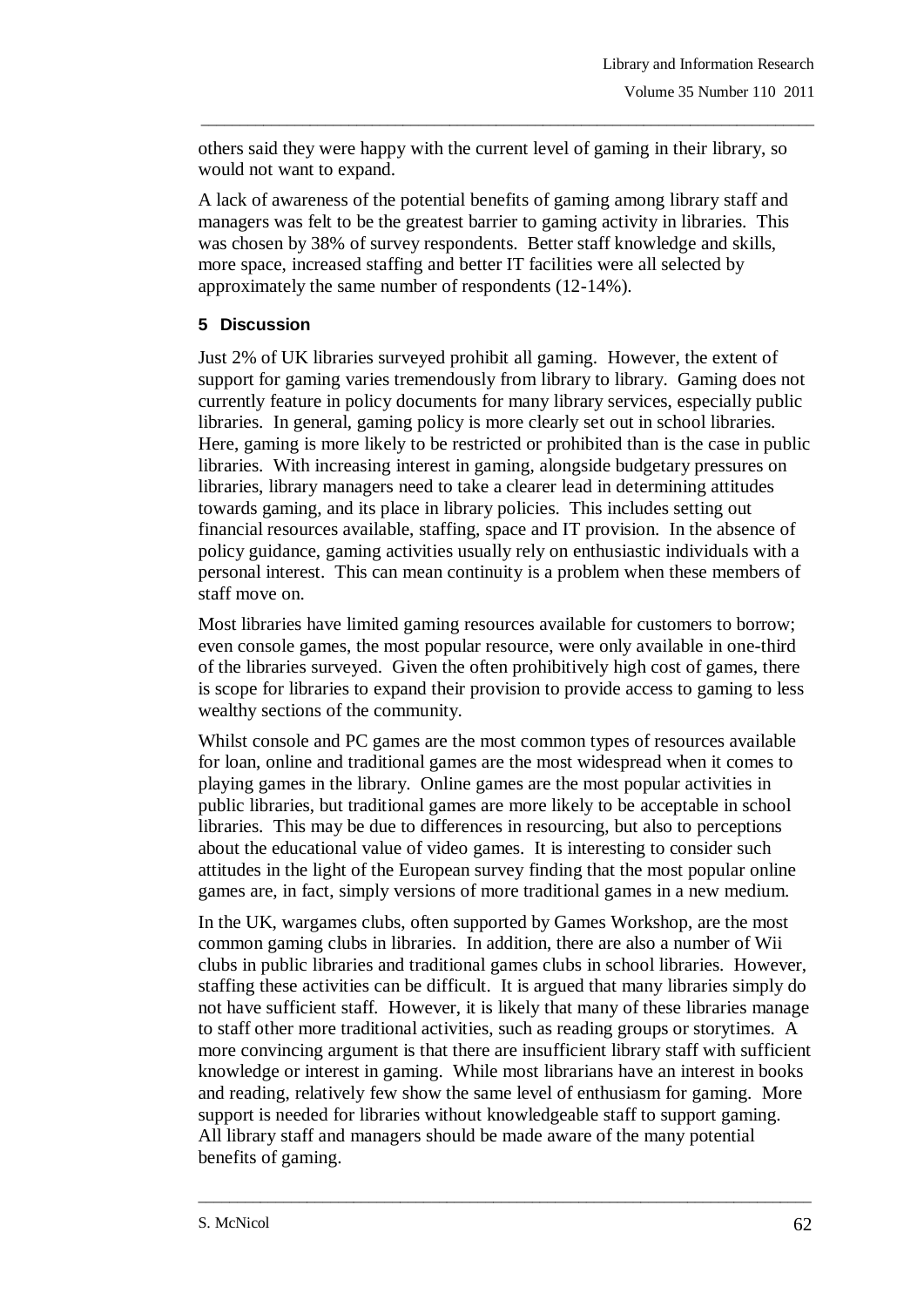Although gaming is often thought of as an activity managed by young people's librarians, the audience for gaming activities in libraries is clearly not just teenagers; it spans the entire age range. It is therefore important that all library staff feel confident in being involved in gaming activities and promoting gaming resources to users.

\_\_\_\_\_\_\_\_\_\_\_\_\_\_\_\_\_\_\_\_\_\_\_\_\_\_\_\_\_\_\_\_\_\_\_\_\_\_\_\_\_\_\_\_\_\_\_\_\_\_\_\_\_\_\_\_\_\_\_\_\_\_\_\_\_\_\_\_\_\_\_\_\_\_\_\_\_\_\_

Benefits of gaming for the gamers themselves include: opportunities for social interaction; the development of social skills; and improving literacy, numeracy and IT skills. Much has been written about the potential for gaming activities to foster the use of the library as a 'third place' (e.g. Adams, 2009), in particular bringing together people from different generations and backgrounds who would, otherwise, have little opportunity to meet. Scott Nicholson (2008) has described gaming as 'participatory storytelling' where, via interactions in the game, relationships can be improved between players outside the game.

Benefits for the library include: bringing in new users; attracting hard to reach users; gamers making use of other resources and also making return visits to the library; and helping to change non-users' perceptions of the library. Indeed, the use of gaming as a marketing tool, especially to reach underserved populations, is a concept which needs to be explored further.

However, while gaming activities can help to change perceptions of the library for the better among certain groups, there is also a fear that they could alienate other, more traditional, library users. One-quarter of respondents identified possible complaints from other users, especially about the level of noise and boisterous behaviour, as a barrier to further gaming activities. More practical difficulties libraries face include a lack of space and resources, especially when gaming is competing with other library services.

The negative attitudes of some library staff and managers is a major barrier to the future development of gaming in libraries. In order to overcome such attitudes and increase understanding of the value of games, it is necessary to clearly demonstrate how gaming can help the library fulfil its aims or mission. It needs to be more widely acknowledged that gaming can support the wider aims of libraries in a number of ways, including attracting hard-to-reach groups and increasing user numbers; developing literacy, numeracy and other skills; promoting the library as a third space where members of the community can interact socially; and promoting the use of other library resources, for example, games which can inspire further reading and research.

## **6 Conclusion**

A lack of knowledge about the extent of gaming in UK libraries and its potential benefits has, to date, been a major barrier to challenging established perceptions. It is hoped that this survey will go some way to remedying this. However, more research is needed to investigate the potential benefits of gaming activities, for both libraries and gamers, in greater depth, perhaps through case studies of individual libraries which support gaming. These would also help to demonstrate practical ways in which gaming in libraries can be supported in terms of staffing, space and resources. Hopefully, this will lead to clearer direction in library